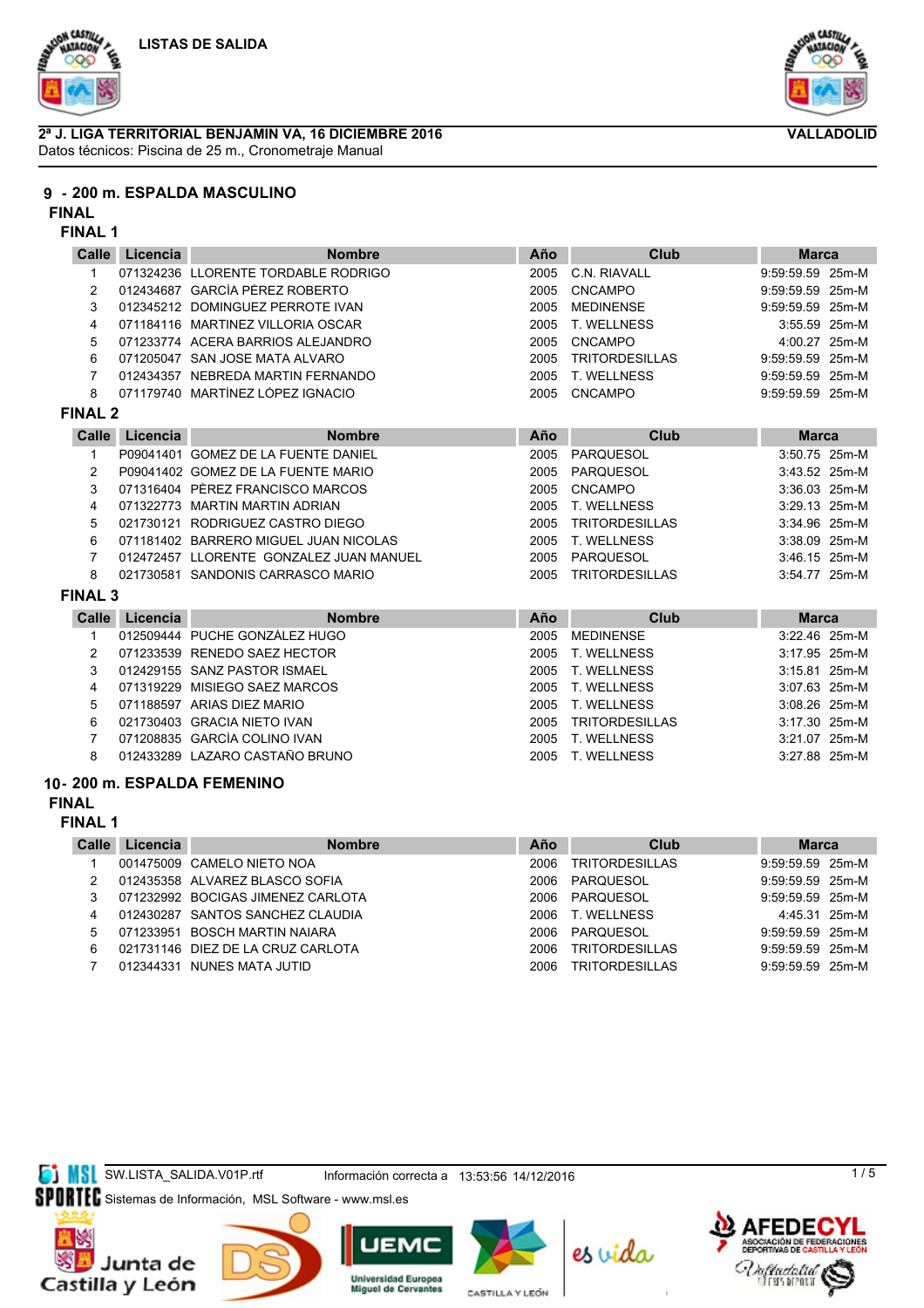





# **2ª J. LIGA TERRITORIAL BENJAMIN VA, 16 DICIEMBRE 2016**

Datos técnicos: Piscina de 25 m., Cronometraje Manual

## **10- 200 m. ESPALDA FEMENINO**

#### **FINAL**

## **FINAL 2**

| Calle | Licencia  | <b>Nombre</b>                      | Año  | Club        | <b>Marca</b>    |
|-------|-----------|------------------------------------|------|-------------|-----------------|
|       |           | 043466292 CUADRADO FERNANDEZ TANIA | 2006 | T. WELLNESS | 4:01.14 25m-M   |
|       |           | PO1473001 DELGADO DE LEON LEONOR   | 2006 | PARQUESOL   | $3:51.08$ 25m-M |
| 3     | 071231007 | DOURAL BARRIO JIMENA               | 2006 | PAROUESOL   | $3:40.46$ 25m-M |
| 4     |           | P00843055 LOPEZ MATOS ALBA         | 2006 | MEDINENSE   | $3:36.26$ 25m-M |
| 5.    |           | 054435237 DE LOS SANTOS RUIZ LUCIA | 2006 | PARQUESOL   | $3:37.88$ 25m-M |
| 6     |           | 071232561 FRAILE MARTIN PAOLA      | 2006 | PARQUESOL   | 3:47.45 25m-M   |
|       |           | 071233576 SALGADO PALOMERO L.D.C.  | 2006 | PARQUESOL   | $3:51.78$ 25m-M |
| 8     |           | 071231993 RUIZ DE LASTRA ROCIO     | 2006 | PARQUESOL   | 4:34.69 25m-M   |
|       |           |                                    |      |             |                 |

## **11- 100 m. BRAZA MASCULINO**

# **FINAL**

## **FINAL 1**

| Calle          | Licencia | <b>Nombre</b>                          | Año  | Club                  | <b>Marca</b>       |
|----------------|----------|----------------------------------------|------|-----------------------|--------------------|
|                |          | 012431112 FERNANDEZ DEL ARCO GUILLERMO | 2006 | PARQUESOL             | $9:59:59.59$ 25m-M |
|                |          | 012470433 GANGOSO OROBON PABLO         | 2006 | PARQUESOL             | $9:59:59.59$ 25m-M |
| 5              |          | 012434467 FEBRERO HIGUERA JORGE        |      | 2006 T. WELLNESS      | $9:59:59.59$ 25m-M |
| <b>FINAL 2</b> |          |                                        |      |                       |                    |
| Calle          | Licencia | <b>Nombre</b>                          | Año  | Club                  | <b>Marca</b>       |
|                |          | 021730436 CASARES MILAN ALEJANDRO      | 2006 | <b>TRITORDESILLAS</b> | $9:59:59.59$ 25m-M |
|                |          | 071190086 ROY DIEZ FELIPE              | 2006 | <b>T. WELLNESS</b>    | $9:59:59.59$ 25m-M |

| 071190086 ROY DIEZ FELIPE     |      | 2006 T. WELLNESS | 9:59:59.59 25m-M |  |
|-------------------------------|------|------------------|------------------|--|
| 071315447 CUENA PAJARES MARIO | 2006 | CNCAMPO          | 9:59:59.59 25m-M |  |

4 071316362 GOMEZ CORTIJO DAVID 2006 PARQUESOL 9:59:59.59 25m-M

5 071316272 LOPEZ BARTOLOME MAURO 2006 PARQUESOL 9:59:59.59 25m-M

6 071315146 DE LA FUENTE ALONSO DIEGO 2006 T. WELLNESS 9:59:59.59 25m-M

7 071185787 GIL MORAL LUCAS 2006 PARQUESOL 9:59:59.59 25m-M

## **12- 100 m. BRAZA FEMENINO**

## **FINAL**

#### **FINAL 1**

| <b>Calle</b> | Licencia | <b>Nombre</b>                   | Año  | Club                  | <b>Marca</b>       |  |
|--------------|----------|---------------------------------|------|-----------------------|--------------------|--|
|              |          | 012345745 CAMPOS SEOANE CLAUDIA | 2007 | <b>TRITORDESILLAS</b> | $9:59:59.59$ 25m-M |  |
|              |          | 012510575 GARCIA SANTOS INES    | 2007 | MFDINFNSF             | $9:59:59.59$ 25m-M |  |
|              |          | 012510114 FRAGUA KOLEVA CANDELA | 2007 | MFDINFNSF             | $9:59:59.59$ 25m-M |  |
| -------      |          |                                 |      |                       |                    |  |

## **FINAL 2**

|   | Licencia | <b>Nombre</b>                     | Año   | Club                  | <b>Marca</b>       |  |
|---|----------|-----------------------------------|-------|-----------------------|--------------------|--|
|   |          | 050181431 AJATES DEL BOSQUE PAULA | 2007  | MEDINENSE             | $9:59:59.59$ 25m-M |  |
|   |          | 071315139 MOREDA VILLA NADIA      | 2007  | CNCAMPO               | $9:59:59.59$ 25m-M |  |
|   |          | 071323671 SANCHO VELEZ ASCENSION  | 2007  | <b>TRITORDESILLAS</b> | 9:59:59.59 25m-M   |  |
|   |          | 71189404B SANZ GOBERNADO LAURA    | 2007. | C.N. RIAVALL          | $9:59:59.59$ 25m-M |  |
| 5 |          | 071327570 DE PABLO GOMEZ SILVIA   | 2007  | T. WELLNESS           | $9:59:59.59$ 25m-M |  |
| 6 |          | 071319230 MISIEGO SAEZ PAULA      | 2007  | T. WELLNESS           | $9:59:59.59$ 25m-M |  |
|   |          | 071186777 VIVAR VITORES SARA      | 2007  | PAROUESOL             | $9:59:59.59$ 25m-M |  |

#### **13- 100 m. BRAZA MASCULINO FINAL**

**SW.LISTA\_SALIDA.V01P.rtf** Información correcta a 13:53:56 14/12/2016

SPORTEC Sistemas de Información, MSL Software - www.msl.es







**Universidad Europea Miquel de Cervantes** CASTILLA Y LEÓN



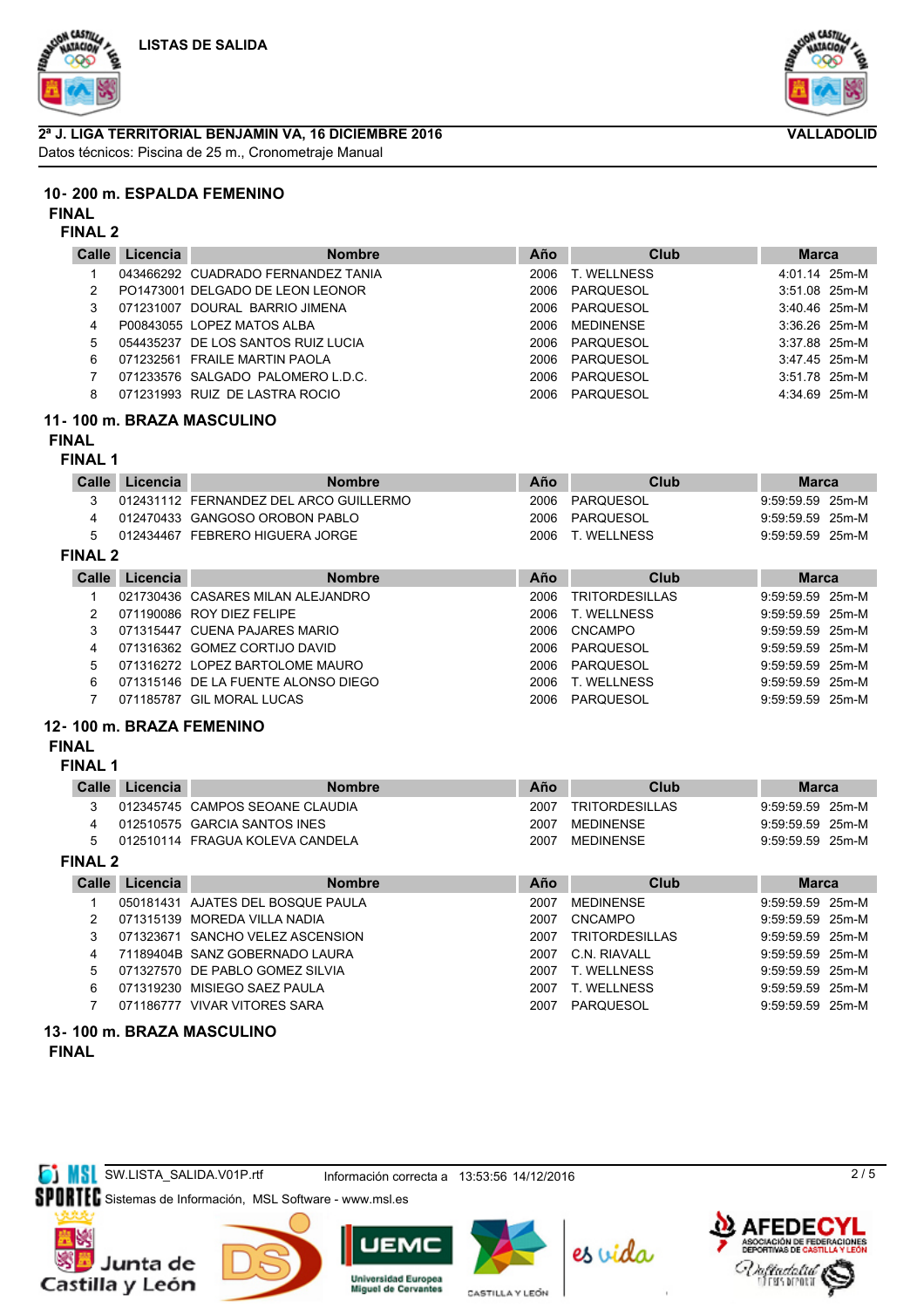





## **13- 100 m. BRAZA MASCULINO**

**FINAL**

## **FINAL 1**

| Calle          | Licencia | <b>Nombre</b>                           | Año  | Club                  | <b>Marca</b>     |
|----------------|----------|-----------------------------------------|------|-----------------------|------------------|
| 1              |          | 012434687 GARCÍA PÉREZ ROBERTO          | 2005 | <b>CNCAMPO</b>        | 9:59:59.59 25m-M |
| $\overline{c}$ |          | P09041402 GOMEZ DE LA FUENTE MARIO      | 2005 | <b>PARQUESOL</b>      | 2:18.50 25m-M    |
| 3              |          | 012345212 DOMINGUEZ PERROTE IVAN        | 2005 | <b>MEDINENSE</b>      | 2:13.90 25m-M    |
| 4              |          | 021730121 RODRIGUEZ CASTRO DIEGO        | 2005 | <b>TRITORDESILLAS</b> | 2:07.88 25m-M    |
| 5              |          | 071233539 RENEDO SAEZ HECTOR            | 2005 | <b>T. WELLNESS</b>    | 2:10.13 25m-M    |
| 6              |          | 071323568 CORTES LAZARO PABLO           | 2005 | PARQUESOL             | 2:15.19 25m-M    |
| 7              |          | 071205047 SAN JOSE MATA ALVARO          | 2005 | <b>TRITORDESILLAS</b> | 9:59:59.59 25m-M |
| 8              |          | 012434357 NEBREDA MARTIN FERNANDO       | 2005 | T. WELLNESS           | 9:59:59.59 25m-M |
| <b>FINAL 2</b> |          |                                         |      |                       |                  |
| <b>Calle</b>   | Licencia | <b>Nombre</b>                           | Año  | <b>Club</b>           | <b>Marca</b>     |
|                |          | P09041401 GOMEZ DE LA FUENTE DANIEL     | 2005 | <b>PARQUESOL</b>      | 2:06.34 25m-M    |
| 2              |          | 071179740 MARTÍNEZ LÓPEZ IGNACIO        | 2005 | <b>CNCAMPO</b>        | 2:05.35 25m-E    |
| 3              |          | 071316404 PÉREZ FRANCISCO MARCOS        | 2005 | <b>CNCAMPO</b>        | 1:58.47 25m-M    |
| 4              |          | 071184116 MARTINEZ VILLORIA OSCAR       | 2005 | T. WELLNESS           | 1:49.82 25m-M    |
| 5              |          | 012433289 LAZARO CASTAÑO BRUNO          | 2005 | <b>T. WELLNESS</b>    | 1:52.02 25m-M    |
| 6              |          | 021730581 SANDONIS CARRASCO MARIO       | 2005 | <b>TRITORDESILLAS</b> | 1:58.51 25m-M    |
| 7              |          | 071322773 MARTIN MARTIN ADRIAN          | 2005 | <b>T. WELLNESS</b>    | 2:06.16 25m-M    |
| 8              |          | 071233774 ACERA BARRIOS ALEJANDRO       | 2005 | <b>CNCAMPO</b>        | 2:06.55 25m-E    |
| <b>FINAL 3</b> |          |                                         |      |                       |                  |
| Calle          | Licencia | <b>Nombre</b>                           | Año  | Club                  | <b>Marca</b>     |
| 1              |          | 071319229 MISIEGO SAEZ MARCOS           | 2005 | <b>T. WELLNESS</b>    | 1:45.75 25m-M    |
| 2              |          | 012429155 SANZ PASTOR ISMAEL            | 2005 | <b>T. WELLNESS</b>    | 1:43.83 25m-M    |
| 3              |          | 071188597 ARIAS DIEZ MARIO              | 2005 | T. WELLNESS           | 1:40.33 25m-M    |
| 4              |          | 012509444 PUCHE GONZÁLEZ HUGO           | 2005 | <b>MEDINENSE</b>      | 1:35.64 25m-M    |
| 5              |          | 071208835 GARCÍA COLINO IVAN            | 2005 | T. WELLNESS           | 1:37.24 25m-M    |
| 6              |          | 071181402 BARRERO MIGUEL JUAN NICOLAS   | 2005 | <b>T. WELLNESS</b>    | 1:43.38 25m-M    |
| 7              |          | 071324236 LLORENTE TORDABLE RODRIGO     | 2005 | C.N. RIAVALL          | 1:45.31 25m-M    |
| 8              |          | 012472457 LLORENTE GONZALEZ JUAN MANUEL | 2005 | PARQUESOL             | 1:47.44 25m-M    |
|                |          | 100 m RRAZA FEMENINO                    |      |                       |                  |

## **14- 100 m. BRAZA FEMENINO**

## **FINAL**

**FINAL 1**

| Calle | Licencia | <b>Nombre</b>                     | Año  | Club                  | <b>Marca</b>       |  |
|-------|----------|-----------------------------------|------|-----------------------|--------------------|--|
|       |          | 071231993 RUIZ DE LASTRA ROCIO    | 2006 | PARQUESOL             | $9:59:59.59$ 25m-M |  |
|       |          | 071572887 SERRADOR VILLA ANGELA   | 2006 | T. WELLNESS           | 9:59:59.59 25m-M   |  |
| 4     |          | 012344331 NUNES MATA JUTID        | 2006 | <b>TRITORDESILLAS</b> | 2:17.71 25m-M      |  |
| 5     |          | 012430287 SANTOS SANCHEZ CLAUDIA  | 2006 | T. WELLNESS           | 2:58.83 25m-M      |  |
|       |          | 071232992 BOCIGAS JIMENEZ CARLOTA |      | 2006 PAROUESOL        | 9:59:59.59 25m-M   |  |
|       |          | 012435358 ALVAREZ BLASCO SOFIA    |      | 2006 PAROUESOL        | $9:59:59.59$ 25m-M |  |
|       |          |                                   |      |                       |                    |  |

**SI MSL** SW.LISTA\_SALIDA.V01P.rtf Información correcta a 13:53:56 14/12/2016

SPORTEC Sistemas de Información, MSL Software - www.msl.es











es vida



 $3/5$ 



**VALLADOLID**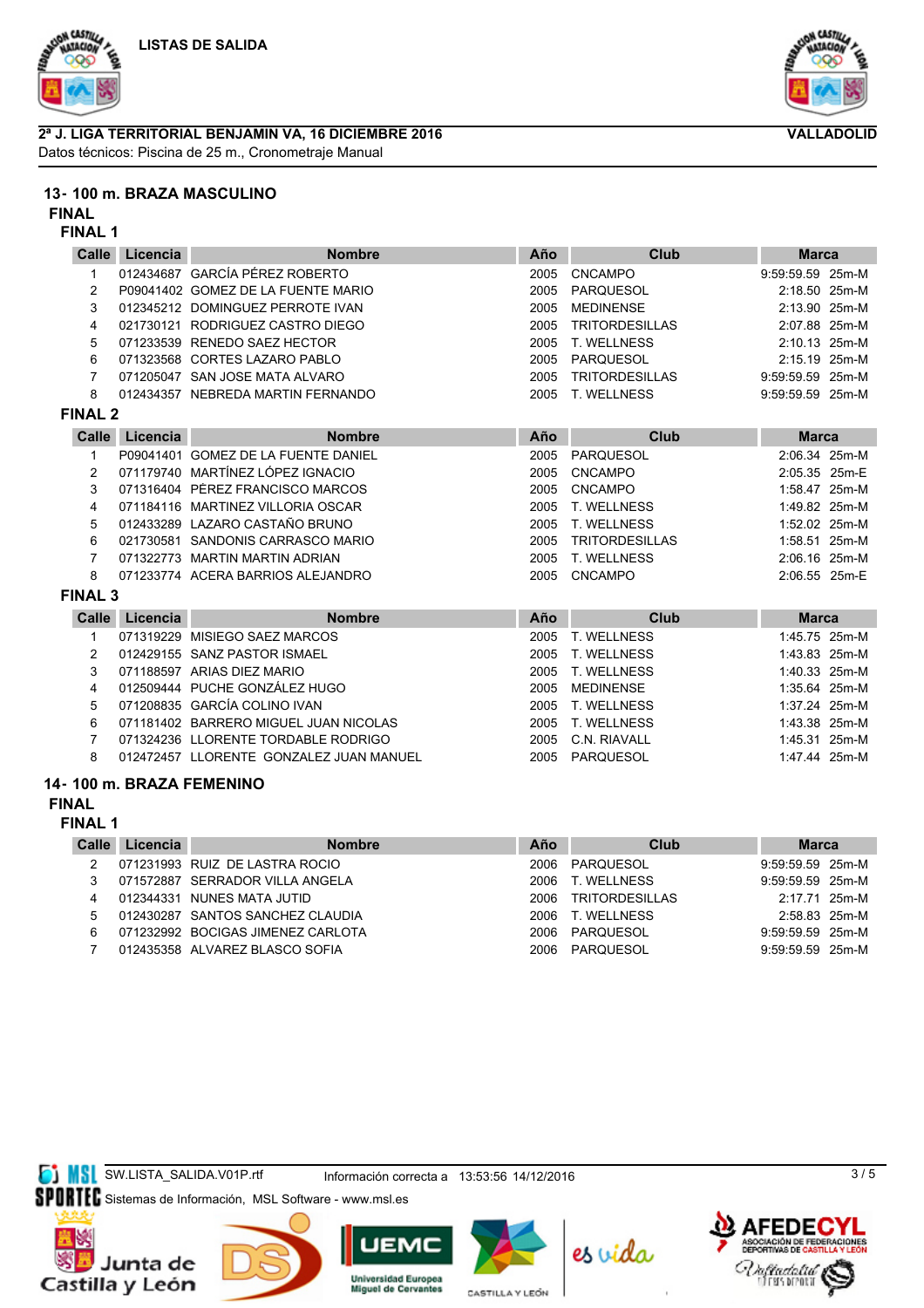





**14- 100 m. BRAZA FEMENINO**

**FINAL**

## **FINAL 2**

| Calle | Licencia | <b>Nombre</b>                      | Año  | Club                  | <b>Marca</b>    |
|-------|----------|------------------------------------|------|-----------------------|-----------------|
|       |          | 054435237 DE LOS SANTOS RUIZ LUCIA | 2006 | PARQUESOL             | 2:11.22 25m-M   |
|       |          | 001475009 CAMELO NIETO NOA         | 2006 | <b>TRITORDESILLAS</b> | $2:03.16$ 25m-M |
| 3     |          | 071231007 DOURAL BARRIO JIMENA     | 2006 | PAROUESOL             | 2:00.93 25m-M   |
| 4     |          | P00843055 LOPEZ MATOS ALBA         | 2006 | MEDINENSE             | 1:47.88 25m-M   |
| 5     |          | 043466292 CUADRADO FERNANDEZ TANIA | 2006 | T. WELLNESS           | $1:58.39$ 25m-M |
| 6     |          | 071233576 SALGADO PALOMERO L.D.C.  | 2006 | PARQUESOL             | 2:00.94 25m-M   |
|       |          | 071232561 FRAILE MARTIN PAOLA      | 2006 | PARQUESOL             | $2:10.53$ 25m-M |
| 8     |          | PO1473001 DELGADO DE LEON LEONOR   | 2006 | PAROUESOL             | 2:17.24 25m-E   |

## **15- 50 m. LIBRE MASCULINO**

# **FINAL**

## **FINAL 1**

| Calle          |   | Licencia |                                        | <b>Nombre</b> | Año  | Club        | <b>Marca</b>       |             |
|----------------|---|----------|----------------------------------------|---------------|------|-------------|--------------------|-------------|
|                |   |          | 012470433 GANGOSO OROBON PABLO         |               | 2006 | PAROUESOL   | 9:59:59.59 25m-M   |             |
|                |   |          | 071191637 ALONSO MARTINEZ JULIO        |               | 2006 | PAROUESOL   | $9:59:59.59$ 25m-M |             |
|                | 5 |          | 071190086 ROY DIEZ FELIPE              |               | 2006 | T. WELLNESS | $9:59:59.59$ 25m-M |             |
|                | 6 |          | 012431112 FERNANDEZ DEL ARCO GUILLERMO |               | 2006 | PAROUESOL   | $9:59:59.59$ 25m-M |             |
| <b>FINAL 2</b> |   |          |                                        |               |      |             |                    |             |
| Calle          |   | Licencia |                                        | <b>Nombre</b> | Año  | Club        | <b>Marca</b>       |             |
|                |   |          | 071316362 GOMEZ CORTIJO DAVID          |               | 2006 | PARQUESOL   | $9:59:59.59$ 25m-M |             |
|                |   |          | 071316272 LOPEZ BARTOLOME MAURO        |               | 2006 | PARQUESOL   |                    | 50.32 25m-M |

|    | 071315447 CUENA PAJARES MARIO       | 2006 CNCAMPO        |                  | 47.51 25m-M |
|----|-------------------------------------|---------------------|------------------|-------------|
| 4  | 071315146 DE LA FUENTE ALONSO DIEGO | 2006 T. WELLNESS    |                  | 40.89 25m-M |
| 5. | 071185787 GIL MORAL LUCAS           | 2006 PARQUESOL      |                  | 43.28 25m-M |
| 6  | 021730436 CASARES MILAN ALEJANDRO   | 2006 TRITORDESILLAS |                  | 49.30 25m-M |
|    | 012434467 FEBRERO HIGUERA JORGE     | 2006 T. WELLNESS    |                  | 50.54 25m-M |
|    | 071206753 MARTIN ENJUTO JACK DIEGO  | 2006 PARQUESOL      | 9:59:59.59 25m-M |             |
|    |                                     |                     |                  |             |

## **16- 50 m. LIBRE FEMENINO**

## **FINAL**

**FINAL 1**

| Calle    | Licencia | <b>Nombre</b>                   | Año  | Club                  | <b>Marca</b>       |             |
|----------|----------|---------------------------------|------|-----------------------|--------------------|-------------|
|          |          | 071189403 FRAILE GOMEZ LUCIA    | 2007 | PAROUESOL             | $9:59:59.59$ 25m-M |             |
|          |          | 012345745 CAMPOS SEOANE CLAUDIA | 2007 | <b>TRITORDESILLAS</b> |                    | 58.37 25m-M |
|          |          | 012510575 GARCIA SANTOS INES    | 2007 | MEDINENSE             | $1:02.39$ 25m-M    |             |
|          |          | 071183036 VALBUENA ALVAREZ HAYA | 2007 | MEDINENSE             | $9:59:59.59$ 25m-M |             |
| FILIAI O |          |                                 |      |                       |                    |             |

## **FINAL 2**

| <b>Calle</b> | Licencia | <b>Nombre</b>                     | Año  | Club                  | <b>Marca</b> |  |
|--------------|----------|-----------------------------------|------|-----------------------|--------------|--|
|              |          | 012510114 FRAGUA KOLEVA CANDELA   | 2007 | MEDINENSE             | 52.44 25m-M  |  |
|              |          | 050181431 AJATES DEL BOSQUE PAULA | 2007 | MEDINENSE             | 46.57 25m-M  |  |
|              |          | 71189404B SANZ GOBERNADO LAURA    | 2007 | C.N. RIAVALL          | 45.58 25m-E  |  |
| 4            |          | 071327570 DE PABLO GOMEZ SILVIA   | 2007 | T. WELLNESS           | 36.97 25m-M  |  |
| 5.           |          | 071319230 MISIEGO SAEZ PAULA      | 2007 | T. WELLNESS           | 43.38 25m-M  |  |
| 6            |          | 071186777 VIVAR VITORES SARA      | 2007 | PARQUESOL             | 45.95 25m-M  |  |
|              |          | 071323671 SANCHO VELEZ ASCENSION  | 2007 | <b>TRITORDESILLAS</b> | 51.30 25m-M  |  |
| 8            |          | 071315139 MOREDA VILLA NADIA      | 2007 | <b>CNCAMPO</b>        | 52.89 25m-M  |  |

**SI MSL** SW.LISTA\_SALIDA.V01P.rtf Información correcta a 13:53:56 14/12/2016

SPORTEC Sistemas de Información, MSL Software - www.msl.es













4 / 5